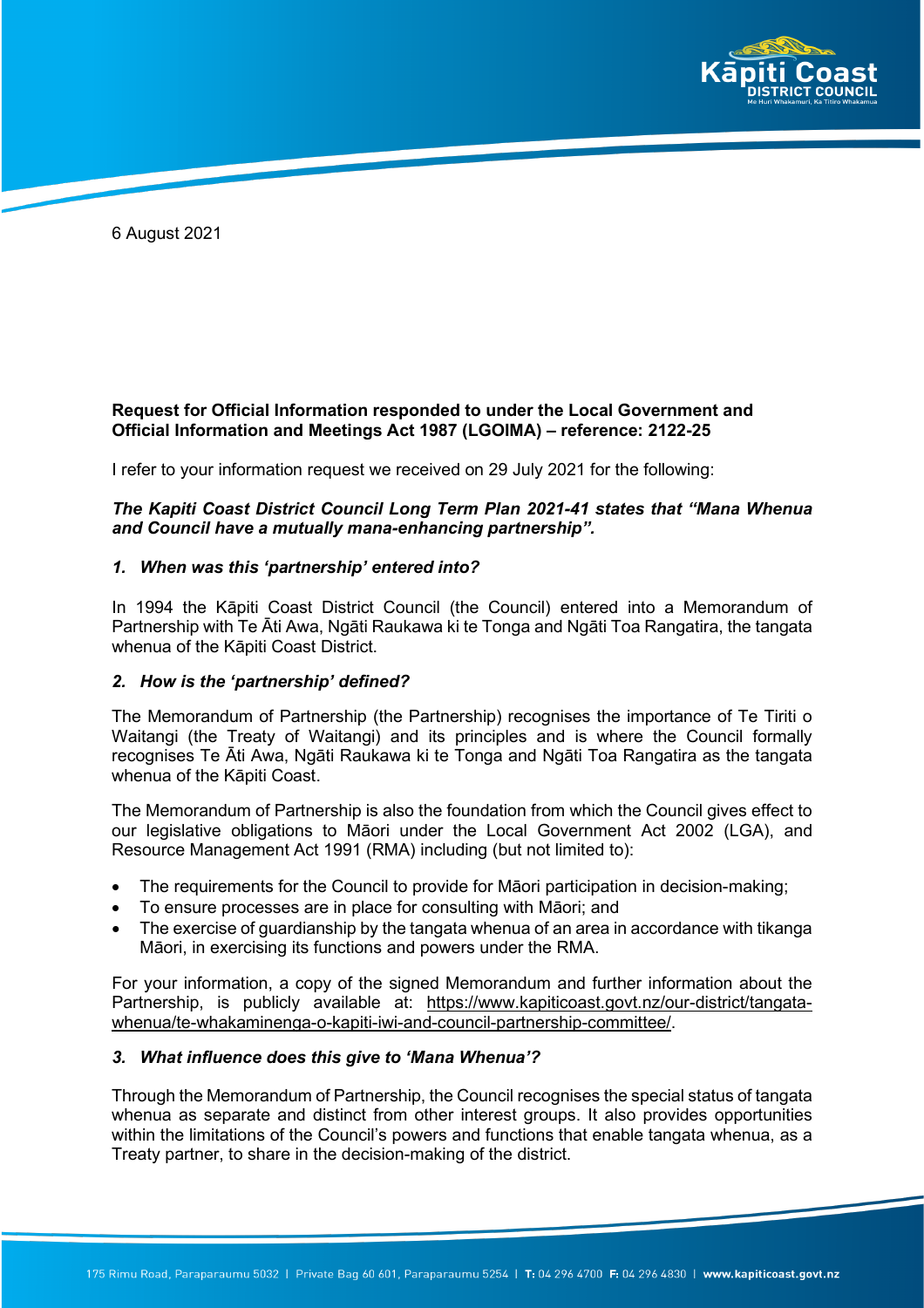Te Whakaminenga o Kāpiti is an independent advisory forum for the partnership, with the Memorandum of Partnership being the primary guide for the group's general conduct and purpose. The name reflects the partnership within this forum, with 'Te Whakaminenga', meaning 'The Confederation', used by the three iwi to describe themselves, with the addition 'o Kāpiti' (of Kāpiti) designed to include the Kāpiti Coast District Council.

Te Whakaminenga o Kāpiti stems from two core principles of the Treaty of Waitangi as identified and defined by the Court of Appeal and the Waitangi Tribunal. The first principle, 'partnership', obliges both parties 'to act reasonably, honourably and in good faith'. For that, consultation is vital. The second principle, 'active protection', requires the Crown to protect Māori in the use of their lands and waters to the fullest extent practicable.

For its part Te Whakaminenga o Kāpiti guides the Council relationship with iwi, although where appropriate the Council undertakes direct consultation with iwi.

- *4. Do 'Mana Whenua' have any speaking rights in KCDC meetings, and which meetings would that be?*
- *5. Do 'Mana Whenua' have any voting rights in KCDC meetings, and which meetings would that be?*

The Chair of Te Whakaminenga o Kāpiti or their nominated alternative can attend meetings of Council and may contribute to the debate but does not have voting rights, as the Local Government Act 2002 restricts voting membership to those who are elected in accordance with the Local Electoral Act 2001. Where Te Whakaminenga o Kāpiti has chosen to make a submission to the Council on an issue, or has spoken during Public Speaking Time on an issue, they are not able to participate in discussion or debate on that matter.

Additionally, the Council's Governance Structure and Delegations provides for a number of positions with both speaking and voting rights that enable tangata whenua to share in the decision-making of the district including;

- One Māori appointee to the Strategy and Operations Committee;
- Three tangata whenua representatives on the Grants Allocation Subcommittee creative Communities NZ; and
- One tangata whenua representative on the Grants Allocation Subcommittee Community Grants.

Going forward the Council is committed to strengthening its partnership with mana whenua, and the Council will continue to work with our iwi partners to identify opportunities to further strengthen mana whenua representation in the Council's governance structure.

As you have noted in your information request, the recently adopted Long term plan 2021- 2041 highlights the Council's commitement, specifically through the outcome "Mana Whenua and Council have a mutually mana-enhancing partnership". Further information about this commitment and our Long term plan available at: https://www.kapiticoast.govt.nz/yourcouncil/forms-documents/annual-and-long-term-plans/long-term-plan/.